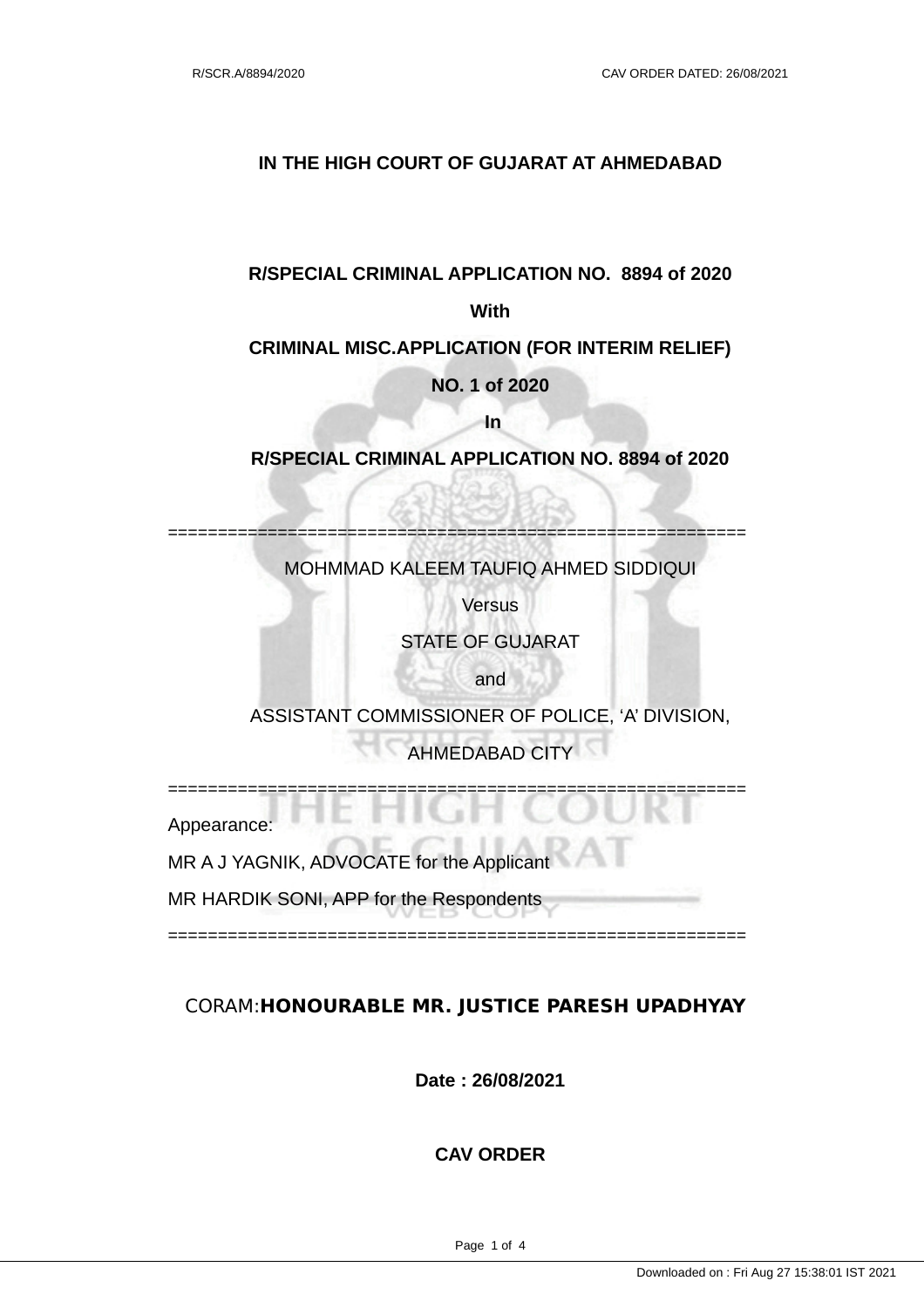1. Challenge in this petition is made to the order passed by the Assistant Commissioner of Police, 'A' Division, Ahmedabad City dated 13.11.2020, whereby the present petitioner is externed for a period of one year from several districts - Ahmedabad (City and Rural), Gandhinagar, Kheda and Mehsana. The said order is stated to have been passed in exercise of powers under Section 56(b) of the Gujarat Police Act, 1951.

2. The execution of the impugned order was stayed by this Court vide order dated 01.03.2021, for the reasons recorded therein.

3. Affidavit in reply dated 01.07.2021 is on record.

4. Heard learned advocate for the petitioner and learned Additional Public Prosecutor for the respondent Authorities. It is noted that, both the learned advocates have addressed the Court at length and have extensively taken this Court through the material on record.

5. Having heard learned advocates for the respective parties and having considered the material on record, this Court finds as under :

WEB COPY

5.1 The notice for externment was given to the petitioner considering two FIRs. One is registered with Ramol Police Station being C.R. No.141 of 2018 dated 21.01.2018 and second is registered with Rakhiyal Police Station being C.R.No.83 of 2019 dated 19.12.2019.

5.2 The externment order is based on four FIRs, two of which were not even referred to in the notice. The extenment order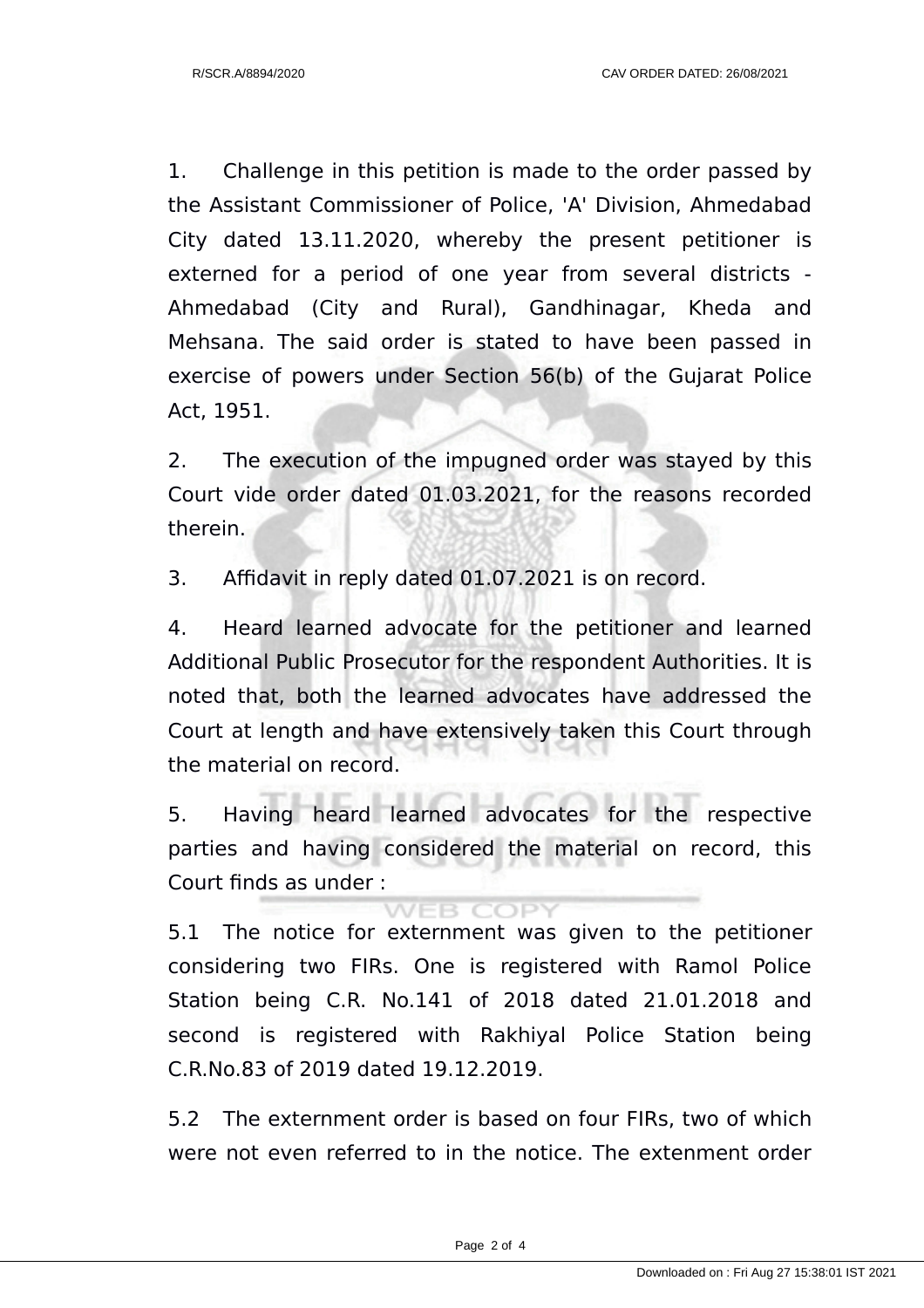therefore needs to be set aside on this count alone.

5.3 There are other factors as well, which further tilts the balance in favour of the petitioner. They are as under.

5.3.1 Out of two FIRs reference to which is made in the notice, qua the FIR of the year 2018, the petitioner was already acquitted.

5.3.2 So far the second FIR dated 19.12.2019 is concerned, it was against a crowd of unknown persons who were demonstrating against the policy of the Government qua NRC / CAA. The petitioner is stated to be one of the persons in the said crowd.

5.3.3 Citizen can not be subjected to externment for raising his grievance against the Government. On this count also, the externment order needs to be set aside.

5.4.1 As noted above, in the externment order, four FIRs are taken into consideration, two of which were not even referred to in the notice. In the concluding line of Para : 7 of the affidavit in reply, the inclusion of those two FIRs is sought to be answered as - 'typographical error in the externment order dated 13.11.2020'.

5.4.2 The defense like this needs to be rejected.

6. In view of above, the following order is passed.

6.1 This petition is allowed.

6.2 The impugned order passed by the Assistant Commissioner of Police, 'A' Division, Ahmedabad City dated 13.11.2020 is quashed and set aside.